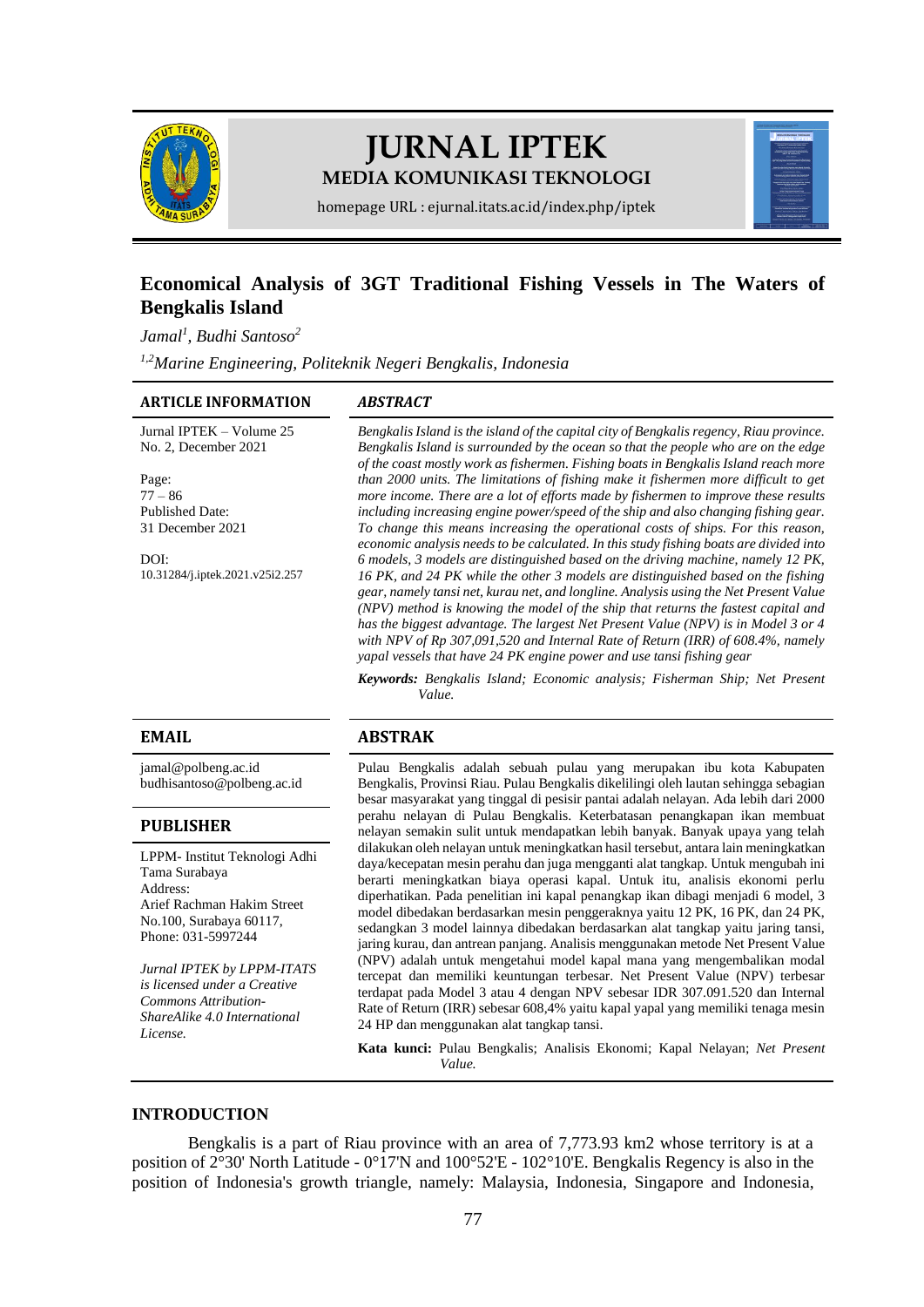Malaysia, Thailand which are separated by the Malacca Strait and are directly opposite the State of Malaysia. Bengkalis Island can be seen on the map of Riau province in Figure 1.1

Bengkalis Island is an archipelagic area so it requires inter-island transportation means, the means of transportation used in general are traditional fishing boats. The need for fishing vessels every year has increased and has a very large demand. In accordance with data from the Bengkalis Regency Fisheries Service, in 2004 alone, the need for Pompong fishing vessels reached 2,284 specifically in Bengkalis Regency [1] while in 2014 it reached 1119 specifically in Bengkalis Island waters [2].



Figure 1. Map of Riau Province [4]

. By taking Bengkalis Island as the object of research, because Bengkalis Island is one of the islands that are rich in fisheries resources and there are still many traditional boats used by fishermen to go to sea, where almost all traditional boat fleets use diesel engine propulsion. The limitations of catching fishery resources make it increasingly difficult for Bengkalis fishermen to get their catch, this condition is addressed by increasing the speed of ships to hunt fish by increasing power. catches have decreased due to limited capital to be able to go to sea longer. The economic analysis in this study aims to make the fishermen get optimal income, can be used as a reference for the economic side of the shipowner in operating the fleet, so the following problem formulations are taken [6]:

1. How to determine the economic feasibility of a ship with optimal cost planning?

2. How long will it take to reach BEP?

#### **LITERATURE REVIEW**

A fishing/fishing vessel is a vessel that is built to carry out fishing business work with the size, design of the deck shape, loading capacity, accommodation, engines, and various equipment which are entirely adapted to the functions in the operating plan [7]. The shipowner must take into account the costs that must be incurred during the operation of the ship. By knowing what costs are incurred and the amount, the shipowner can calculate the profit earned, and for the shipowner to find out in how many years or how many times the ship has operated, it can be used for a return on investment for an investment.

To analyze the feasibility of vessel investment can be calculated using the Net Present Value (NPV) and Cost-Benefit Analysis methods, namely:

#### **Break Event Points (BEP)**

BEP is the point at which total revenue is equal to total cost [3]

#### **Net Present Value (NPV)**

NPV is a method that basically aims to find the difference between current receipts and spending money. All receipts and expenditures that occurred in the past are brought to the present condition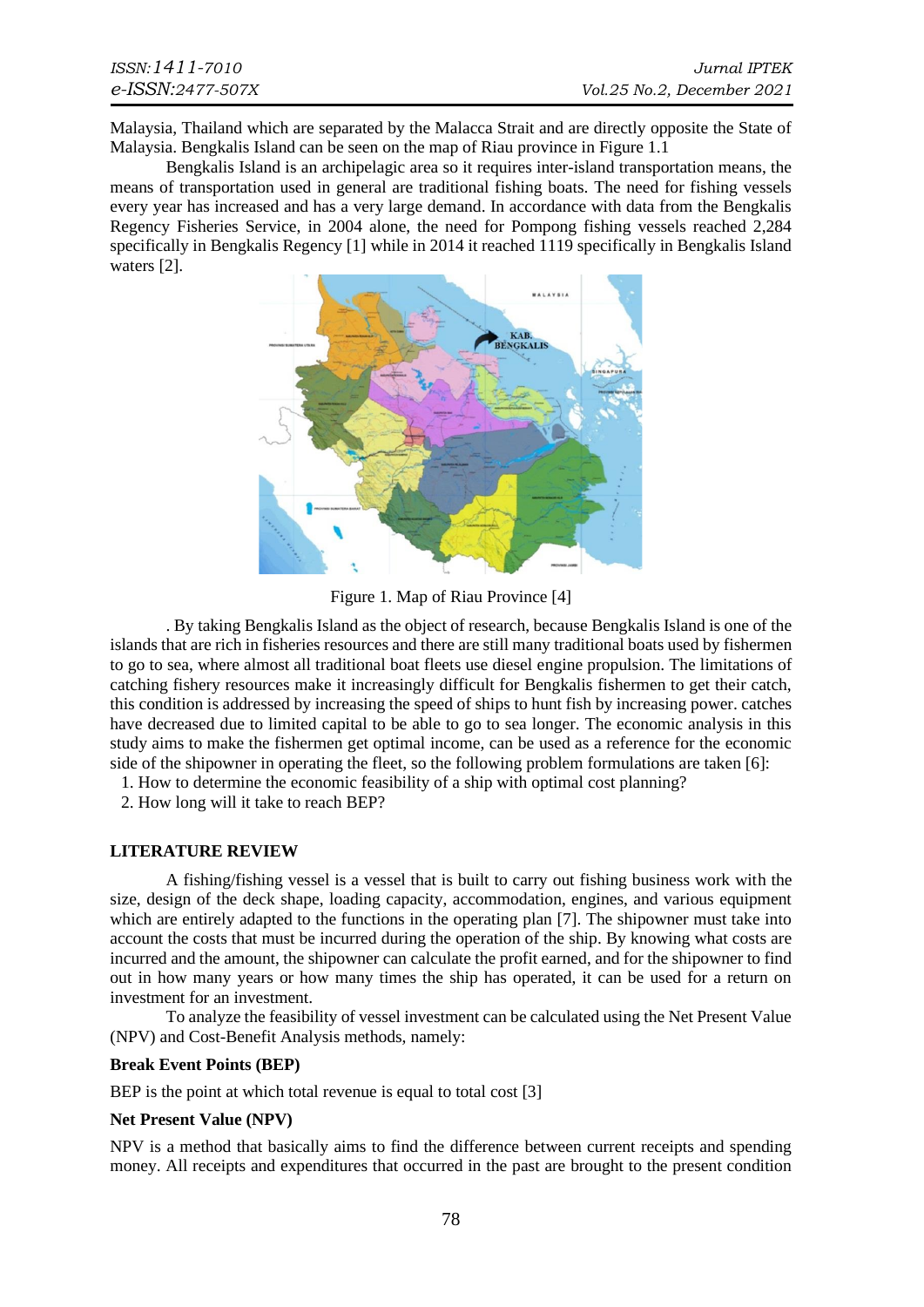then the difference is sought and if the difference is positive, it means that the income that has occurred is greater than the expenditure that has occurred [3].

 $NPV = PV of income - PV of output$ 

= average profit per year 
$$
(P/a,i,5)
$$
 + ship depreciation price  $(P/F,i,5)$  (1)

#### **Internal Rate of Return (IRR)**

IRR is an indicator value that is identical to how much interest the investment can provide compared to the generally accepted bank interest rate (market interest rate or Minimum Attractive Rate of Return/MARR). At the IRR interest rate,  $NPV = 0$ , in other words, that the IRR implies the interest rate that can be given an investment, which will give  $NPV = 0$ . The eligibility condition is if IRR > MARR interest rate. According to Gray, IRR is the discount rate that makes NPV equal to zero but has nothing to do with the discount rate 41 which is calculated based on data outside the project as a social opportunity cost of capital (SOCC)

Generally applicable in the community (deposit interest). To calculate the previous IRR, you must find the discount rate that produces a positive NPV, then look for the discount rate that produces a negative NPV. The next step is to interpolate with the following formula:

$$
i_1 + \frac{NPV_1}{(NPV_1 - NPV_2)}(i_2 - i_1)
$$
 (2)

description:

IRR = *Internal Rate of Return*  $i_1$  = Discount Rate resulting in NPV+  $i_2$  = Discount Rate resulting in NPV- $NPV1 = Net Present Value is positive$  $NPV2 = Net Present Value is negative$ 

According to Yacob Ibrahim, the Internal Rate of Return or IRR is a discount rate that produces an NPV equal to 0. IRR has three values, each of which has meaning on the investment criteria, namely [3]:

- 1. IRR < SOCC, this means that the business or project is not financially viable.
- 2. IRR = SOCC, this also means that the business or project is in a state of the break-even point.
- 3. IRR > SOCC, this means that the business or project is financially viable

#### **METHOD**

The economic analysis in this study aims to select and determine the most profitable traditional fishing boat model in Bengkalis waters. The amount of profit and return on investment is calculated annually. The analysis is carried out in two ways, namely:

- 1. Economic analysis based on the comparison of engine power used
- 2. Economic analysis based on the type of fishing gear used.

Based on the two economic analyzes, an analysis of several ship models that can represent the fishing boats on the island of Bengkalis is carried out. Some of these models can be seen in the diagram below. It is a Decision Tree for ship selection methodology to determine the most economical/profitable vessel to be used as a fishing vessel in the waters of Bengkalis Island. The selection of engine power is based on the majority of the use of engine power for 3GT fishing boats in the waters of the Bengkalis island. In general, 3GT fishing boats in the waters of Bengkalis Island use the main propulsion engine with the general power being: 12 PK, 16 PK, and 24 PK. Likewise, the fishing gear used varies, and in general are tansi nets, kurau nets, and long lines.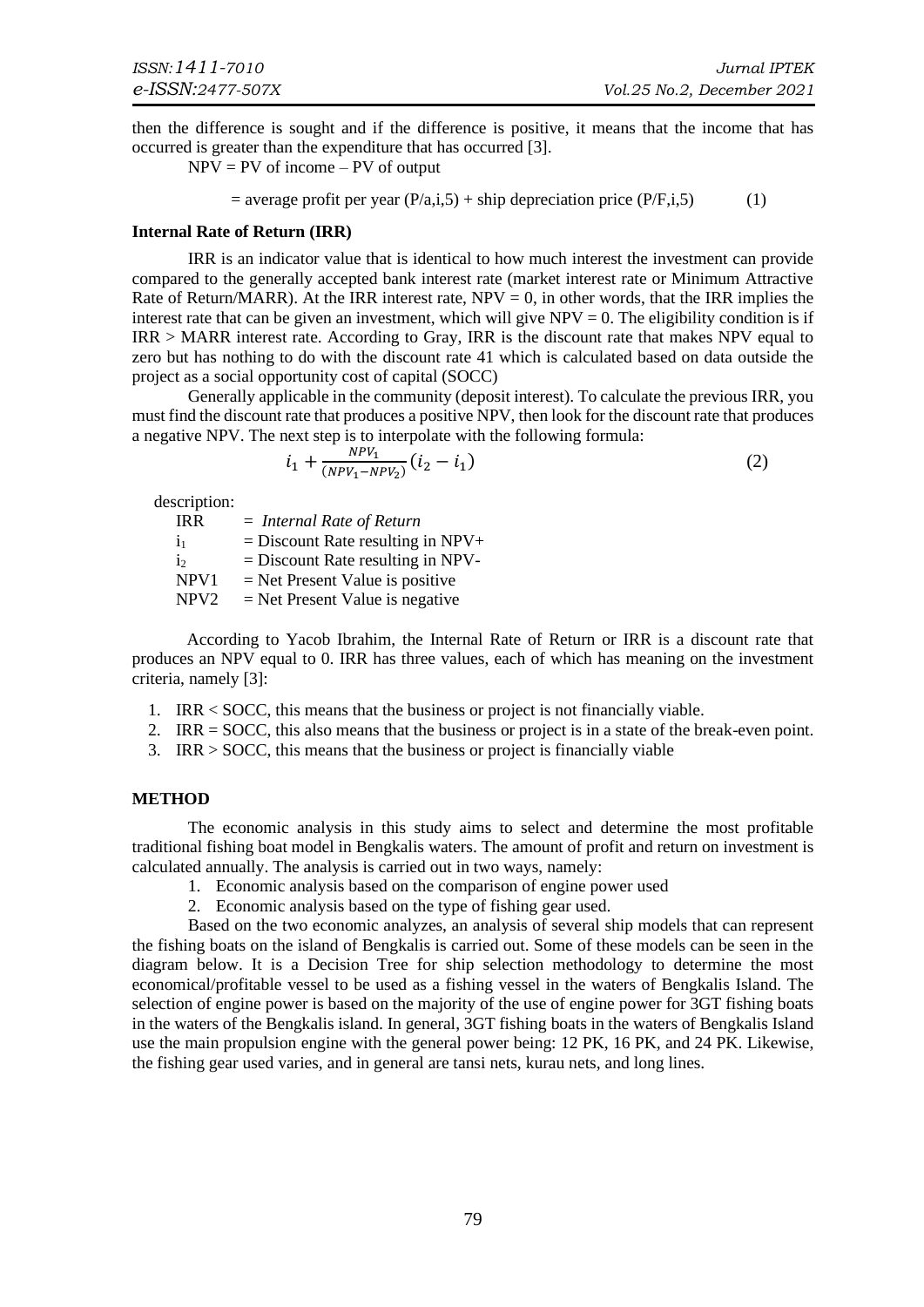

Figure 2. Decision tree of the most economical fishing boat selection methodology*.*

To determine the most economical ship, an analysis is carried out using the Net Present Value (NPV) method, which is to find out which ship model has the fastest return on capital and has the greatest profit.

## **RESULTS AND DISCUSSION**

In determining the economic analysis, the size of power and types of fishing gear are used as several models, namely:

- 1. Model 1: Engine power 12 PK, fishing net tansi
- 2. Model 2: Engine power 16 PK, fishing net tansi
- 3. Model 3: Engine power 24 PK, fishing net tansi
- 4. Model 4: Using tanance net fishing gear, engine power 24 PK
- 5. Model 5: Using kurau net fishing gear, engine power 24 PK
- 6. Model 6: Using longline fishing gear, engine power 12 PK.

In this study, the steps for calculating the economic analysis were carried out in several stages. The steps are described as follows:

#### **Ship Investment Calculation**

The investment cost of fishing boats is the total cost that must be incurred by the shipowner to build or buy a ship and fishing boat fishing equipment.

(Rp) (Rp) (Rp) (Rp)

| Ship<br>Model | <b>Boat Price</b><br>(Rp) | <b>Fishing Equipment Cost</b><br>(Rp) | Net Reel Price<br>(Rp) | <b>Total Vessel Investment Cost</b><br>(Rp) |
|---------------|---------------------------|---------------------------------------|------------------------|---------------------------------------------|
| Model 1       | 15.000.000                | 42.000.000                            | -                      | 57.000.000                                  |
| Model 2       | 20.000.000                | 42.000.000                            | 3.000.000              | 65.000.000                                  |
| Model 3       | 22.000.000                | 42.000.000                            | 3.000.000              | 67.000.000                                  |
| Model 4       | 22,000,000                | 42.000.000                            | 3.000.000              | 67.000.000                                  |
| Model 5       | 23.000.000                | 63.000.000                            | 3.000.000              | 89.000.000                                  |
| Model 6       | 15.000.000                | 5.000.000                             | -                      | 20.000.000                                  |

|  |  | Table 1. Vessel investment costs |  |
|--|--|----------------------------------|--|
|--|--|----------------------------------|--|

From table 1 above, the largest investment costs incurred were by ship model 5 with an investment of Rp. 89,000,000.00, while the smallest investment was in model 6 with an investment of Rp. 20,000,000.00.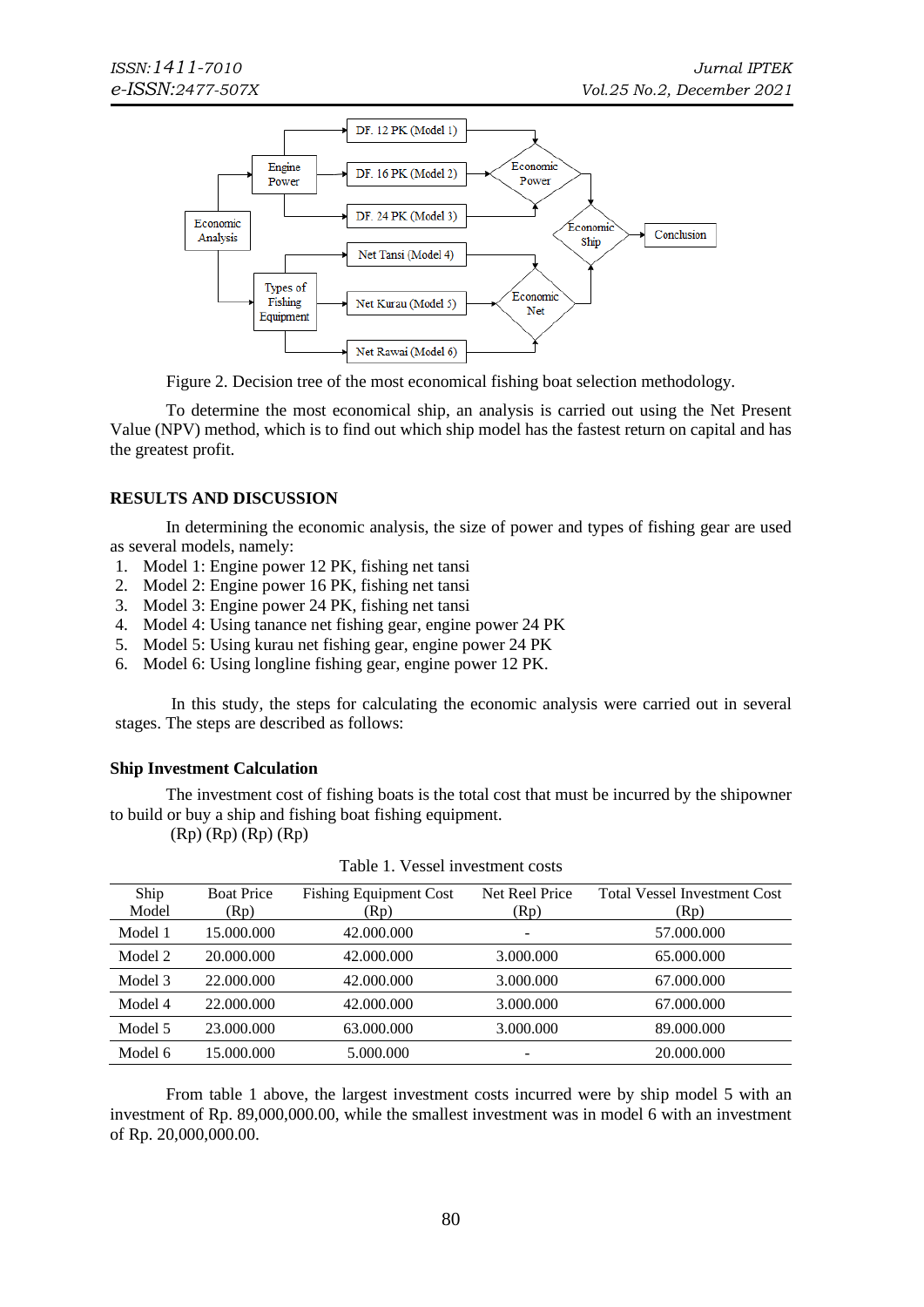#### **Investment Multiplier Analysis**

Investment multiplier cost analysis and calculation of investment components are shown in table 5.2. Investment multiplier consists of loan, loan period, grace period, bank interest, loan interest, final investment value, and economic life. The economic age of 10 years is taken based on the productive age of the fishing boat [5].

| Loan                      | 75% | Capital |
|---------------------------|-----|---------|
| Loan Period               | 5   | years   |
| Grace Period              | 0   | years   |
| <b>Bank Interest</b>      | 12% | / years |
| Loan Interest             | 12% | years   |
| Final Value of Investment | 5%  |         |
| Economic Life             | 10  | years   |

| Table 2. Assumption of investment multiplier |  |
|----------------------------------------------|--|
|----------------------------------------------|--|

#### **Vessel Operating Cost**

Included in the operational costs in this study are: shipping costs, crew salaries, and maintenance costs

#### **Shipping Fee**

Shipping costs include fuel costs, crew costs, lubricating oil costs, and bait costs (especially for longline fishing gear). for more details can be seen in table 3.

| Ship Model | BBM/year (Rp) | Lubricant per year (Rp) | Consumption per year (Rp) |
|------------|---------------|-------------------------|---------------------------|
| Model 1    | 5.940.000     | 500.000                 | 19.800.000                |
| Model 2    | 8.316.000     | 500.000                 | 19.800.000                |
| Model 3    | 11.880.000    | 500.000                 | 19.800.000                |
| Model 4    | 11.880.000    | 500.000                 | 19.800.000                |
| Model 5    | 11.880.000    | 500.000                 | 33.000.000                |
| Model 6    | 17.820.000    | 500.000                 | 31.860.000                |
|            |               |                         |                           |

| Table 3. Fuel costs |  |
|---------------------|--|
|---------------------|--|

The calculation of the cost of fuel (diesel) per year for all models is calculated based on the fuel used per trip multiplied by the market price of diesel, which is Rp. 6000 / liter. From the survey data that has been carried out, it is found that model 6 has the most expensive fuel cost, which is Rp. 17,820,000 / year, this is because it has the longest cruising distance even though this ship has the smallest engine. The smallest fuel cost is owned by model 1 at a cost of Rp. 5,940,000 / year.

The calculation of the cost of lubricants for all models is the same, which costs Rp. 500,000 / year with the need for lubricants of 20 liters per year. To get the cost of the annual need for lubricants, the need for lubricants per year is multiplied by the market price of lubricant, which is Rp. 25,000 / liter.

The cost of crew needs is the cost of crew consumption, cigarettes, and other needs while onboard. The cost of the largest crew requirement is Rp. 33,000,000 per year, which is model 5. Model 5 has the largest cost because in fishing activities, not only during the day but must stay for 7 days at sea. In contrast to models 1, 2, 3, or 4, has the smallest consumption because fishing per trip is only done for 1 day without staying at sea.

#### **Salary of Ship's crew (ABK)/Crew**

The salaries of 2 crew members include: Salaries of the captain and crew, the details of the funds can be seen in Table 4 below. Crew salary costs for models 1, 2, 3, 4, and 6 are the same,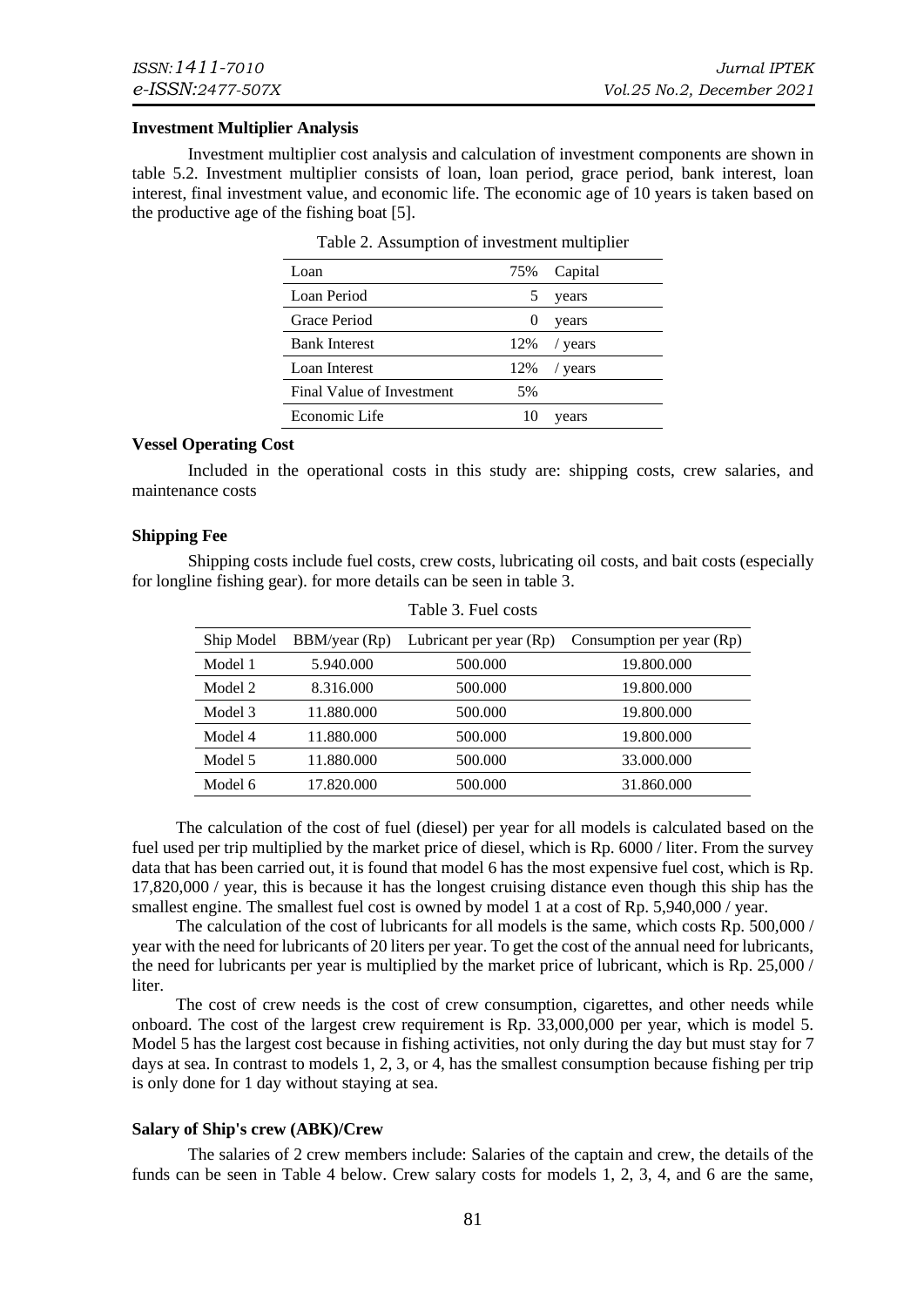namely Rp. 49,000,000/year. In contrast to the cost of crew salaries, model 5 has a cheaper crew salary of Rp. 46,970,000 / year because it has fewer working hours. Model 5 has the biggest cost because in fishing activities it is not only during the day but has to stay for 7 days at sea.

| Model Ship             | <b>Salary Crew</b> | Annual Wage (Rp) |               |  |
|------------------------|--------------------|------------------|---------------|--|
| Model $1, 2, 3, 4 & 6$ | Captain            |                  | 29.700.000,00 |  |
|                        | crew               |                  | 19.800.000,00 |  |
|                        |                    | Total            | 49.500.000,00 |  |
| Model 5                | Captain            |                  | 26.950.000,00 |  |
|                        | crew               |                  | 20.020.000,00 |  |
|                        |                    | Total            | 46.970.000,00 |  |

Table 4. ABK/crew salary costs

#### **Maintenance costs**

The total maintenance costs based on the survey results that have been carried out are generally the same, namely IDR 4,000,000 / year for maintenance and repair of the hull. However, model 5 has the largest maintenance cost, which is Rp. 16,600,000 / year because model 5 has a more expensive net price.

Table 5. Vessel Maintenance Costs

|                                     | Annual Maintenance Fee (Rp) |            |           |  |  |  |
|-------------------------------------|-----------------------------|------------|-----------|--|--|--|
| Type of Maintenance and Maintenance | Model 1, 2, 3 & 4           | Model 5    | Model 6   |  |  |  |
| Hull Care and Maintenance           | 4.000.000                   | 4.000.000  | 4.000.000 |  |  |  |
| Net Maintenance and Replacement     | 8.400.000                   | 12.600.000 | 5.000.000 |  |  |  |
| <b>Total Treatment Cost</b>         | 12.400.000                  | 16.600.000 | 9.000.000 |  |  |  |

#### **Gross Income**

Get the cost of maintenance and replacement of nets by dividing the price of the net into 5 years (the age of the net). To see more clearly the maintenance costs of each model of a fishing boat on the island of Bengkalis can be seen in table 5.7. Gross income is the amount of income earned by the owner of the ship in accordance with the sales of fish caught during 1 year. Table 5.11 explains that the largest gross income is model 5, which is Rp. 149,100,000/year. While the smallest gross income in model 1 is Rp 126,900,000/year.

| Ship Model | Revenue per trip (Rp/trip) | Number of trips per year | Gross Income per year (Rp) |
|------------|----------------------------|--------------------------|----------------------------|
| Model 1    | 705.000                    | 180                      | 126.900.000                |
| Model 2    | 1.020.000                  | 180                      | 183.600.000                |
| Model 3    | 1.071.000                  | 180                      | 192.780.000                |
| Model 4    | 1.071.000                  | 180                      | 192.780.000                |
| Model 5    | 7.455.000                  | 20                       | 149.100.000                |
| Model 6    | 915.000                    | 180                      | 164.700.000                |

Table 6. Gross income

### **Administration Fee and Tax**

Ship tax costs are costs incurred by shipowners to the government, in accordance with the rules if a shipping company (domestic company) provides shipping services such as transporting people and/or goods, the shipping company must pay PPh article 15 at a rate of 1.2%, so it's the income tax.  $= 1.2\%$  x Revenue.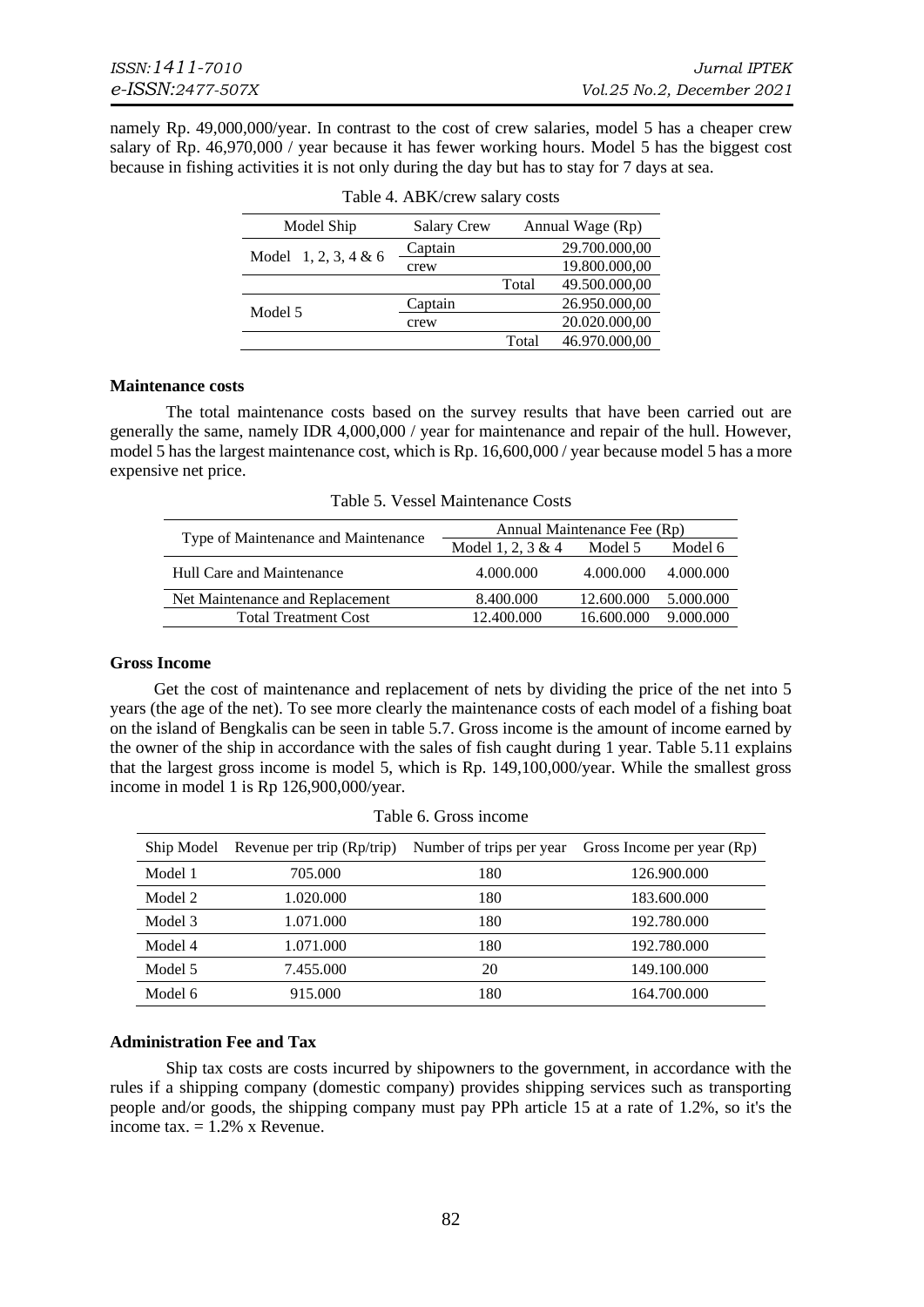| Ship Model | Gross Revenue (Rp) | Cost of PPH $(Rp)$ |
|------------|--------------------|--------------------|
| Model 1    | 126.900.000        | 1,522,800          |
| Model 2    | 183.600.000        | 2.203.200          |
| Model 3    | 192.780.000        | 2.313.360          |
| Model 4    | 192.780.000        | 2.313.360          |
| Model 5    | 149.100.000        | 1.789.200          |
| Model 6    | 164.700.000        | 1.976.400          |

Table 7. Administration fees and taxes

#### **Ship Insurance**

Ship insurance is a party that guarantees damage or loss to ships due to perils of the seas such as bad weather, collision, aground, stranded, sinking, collision, fire, explosion, piracy, dumping of goods into the sea (jettison), collision, negligence of the captain/crew, etc., legal liability to third parties due to ship collision (collision liability), general average loss contribution. According to PT. Sinar Mas conditions for ships that can be insured are as follows:

- Iron Ship Maximum Age 25 years Minimum 100 GRT
- Barge & Tug Boat Maximum Age 15 years Minimum 100 GRT
- LCT Maximum Age 15 years Minimum 100 GRT
- Wooden Ship Maximum 10 years Minimum 100 GRT so boats smaller than 100 GT cannot be insured

Based on the terms of the insurance, the 3GT fishing boat does not have insurance or the insurance is equal to zero.

#### **Return on Capital or Break Event Point (BEP), Net Present Value (NPV), and Internal Rate of Return (IRR)**

Calculation of the BEP payback table for more details can be seen in the appendix. However, in Tables 8 to 12, it is clearly shown that the Break Event Point (BEP), Net Present Value (NPV), and Internal Rate of Return (IRR) are clearly shown.

| Investment Criteria                   | Unit | Value      | Criteria | Min      | <b>Remarks</b>             |
|---------------------------------------|------|------------|----------|----------|----------------------------|
| Present Worth (PW or NPV) at 5th year | Rp   | 86.699.540 | Ok       |          | Positive Incr. Wealth      |
| Present Worth Index (NPVI)            | time | 1.52       | Ok       | $\theta$ | Null                       |
| <b>IRR</b>                            | $\%$ | 184.2%     | Ok       | 8.0%     | <b>MARR</b>                |
| IRR Index (IRRI = IRR / MARR)         | time | 23.02      | Ok       |          | Null                       |
| BEP from a year -                     |      |            | Ok       |          | <b>Construction Period</b> |
| Accum Cash on BEP                     | Rp   | 10.745.134 | Ok       |          | Positive Accum Cash        |

Table 8. Table of NPV, BEP, and IRR of Model 1 vessels

| Table 9. Table of NPV, BEP, and IRR of Model 2 vessels |      |             |          |          |                            |  |
|--------------------------------------------------------|------|-------------|----------|----------|----------------------------|--|
| Investment Criteria                                    | Unit | Value       | Criteria | Min      | <b>Remarks</b>             |  |
| Present Worth (PW or NPV) at 5th year                  | Rp   | 218.570.905 | Ok       | $\theta$ | Positive Incr. Wealth      |  |
| Present Worth Index (NPVI)                             | time | 3.83        | Ok       | $\theta$ | Null                       |  |
| <b>IRR</b>                                             | $\%$ | 437.2%      | Ok       | 8.0%     | <b>MARR</b>                |  |
| IRR Index (IRRI = IRR / MARR)                          | time | 54.66       | Ok       | $\theta$ | Null                       |  |
| BEP from a year -                                      |      |             | Ok       |          | <b>Construction Period</b> |  |
| Accum Cash on BEP                                      | Rp   | 47.327.534  | Ok       | 0        | Positive Accum Cash        |  |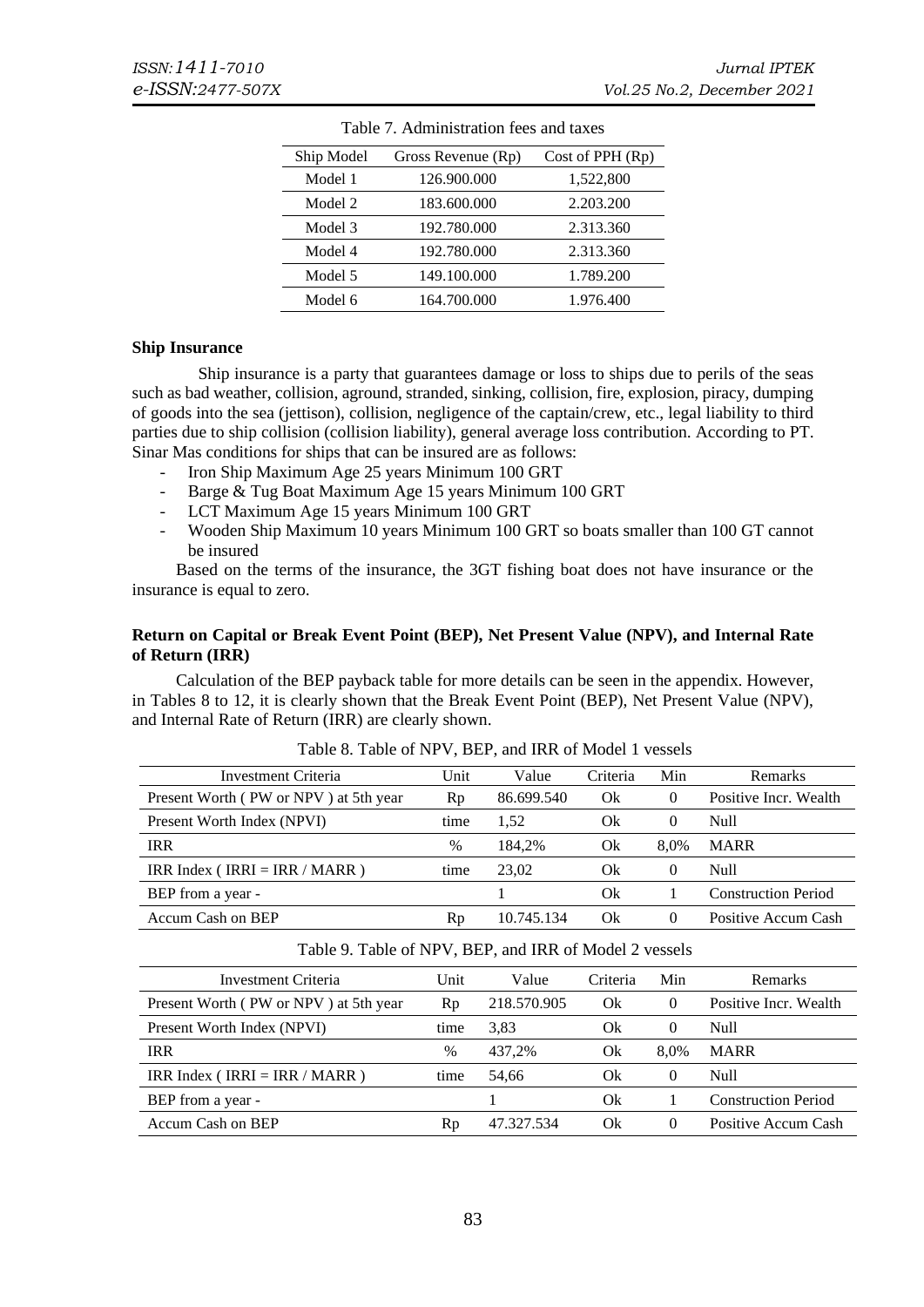| Table 10. Table of NPV, BEP, and IRR of Model 3 & 4 vessels |      |             |          |          |                            |  |  |
|-------------------------------------------------------------|------|-------------|----------|----------|----------------------------|--|--|
| Investment Criteria                                         | Unit | Value       | Criteria | Min      | <b>Remarks</b>             |  |  |
| Present Worth (PW or NPV) at 5th year                       | Rp   | 307.091.520 | Ok       | $\theta$ | Positive Incr. Wealth      |  |  |
| Present Worth Index (NPVI)                                  | time | 5,39        | Ok       | $\theta$ | Null                       |  |  |
| <b>IRR</b>                                                  | $\%$ | 608.4%      | Ok       | 8.0%     | <b>MARR</b>                |  |  |
| IRR Index (IRRI = IRR / MARR)                               | time | 76,05       | Ok       | $\Omega$ | Null                       |  |  |
| BEP from a year -                                           |      |             | Ok       |          | <b>Construction Period</b> |  |  |
| Accum Cash on BEP                                           | Rp   | 71.884.014  | Ok       | $\theta$ | Positive Accum Cash        |  |  |

Table 11. Table of NPV, BEP, and IRR of Model 5 vessels

| Investment Criteria                   | Unit | Value      | Criteria | Min      | <b>Remarks</b>             |
|---------------------------------------|------|------------|----------|----------|----------------------------|
| Present Worth (PW or NPV) at 5th year | Rp   | 60.305.088 | Ok       | $\theta$ | Positive Incr. Wealth      |
| Present Worth Index (NPVI)            | time | 1.06       | Ok       | $\theta$ | Null                       |
| <b>IRR</b>                            | $\%$ | 94.8%      | Ok       | 8.0%     | <b>MARR</b>                |
| IRR Index (IRRI = IRR / MARR)         | time | 11.85      | Ok       | $\theta$ | <b>Null</b>                |
| BEP from a year -                     |      |            | Ok       |          | <b>Construction Period</b> |
| Accum Cash on BEP                     | Rp   | 21.534.668 | Ok       | $\theta$ | Positive Accum Cash        |

Table 12. Table of NPV, BEP, and IRR of Model 6 vessels

| Investment Criteria                   | Unit | Value       | Criteria | Min      | <b>Remarks</b>             |
|---------------------------------------|------|-------------|----------|----------|----------------------------|
| Present Worth (PW or NPV) at 5th year | Rp   | 179.508.253 | Ok       | $\theta$ | Positive Incr. Wealth      |
| Present Worth Index (NPVI)            | time | 3.15        | Ok       | $\theta$ | Null                       |
| <b>IRR</b>                            | $\%$ | 971.0%      | Ok       | 8.0%     | <b>MARR</b>                |
| IRR Index (IRRI = IRR / MARR)         | time | 121.37      | Ok       | $\theta$ | Null                       |
| BEP from a year -                     |      |             | Ok       |          | <b>Construction Period</b> |
| <b>Accum Cash on BEP</b>              | Rp   | 43.175.134  | Ok       | $\theta$ | Positive Accum Cash        |

It can be seen in tables 8 to 12 that they have the same Break Event Point (BEP), which is 1 year after running. However, the largest Net Present Value (NPV) is in Model 3 or 4 with an NPV of IDR 307,091,520 and an Internal Rate of Return (IRR) of 608.4%. while the one with the longest Break Event Point (BEP) is model 5 with a duration of 2 years after running.

Based on these calculations, it is clear that model 3 or model 4 is the most economical or the most profitable with a net profit after tax of Rp. 86,134,014/year and is followed by model 2, model 6 and with the smallest economic model, model 5.

#### **CONCLUSION**

In the calculation of 3 GT fishing vessels in the waters of Bengkalis Island using 6 models, 3 models are distinguished by differences in ship engine power, namely 12, 16, and 24 PK, while the other 3 models are distinguished based on their fishing gear, namely tansi nets, kurau nets, and long lines. The most economical ship is model 3 or model 4, namely a 3 GT fishing boat with an engine power of 24 GT using a tansi net fishing gear with a value with a Break Event Point (BEP) of 1 year, an NPV of IDR 307,091,520 and an Internal Rate of Return (IRR) of 608.4%.

#### **ACKNOWLEDGEMENTS**

Thank you to the Bengkalis State Polytechnic Research and Community Service Center (P3M) which has funded this research in the 2017 Polbeng PNBP Lecturer Research program and we also thank you for the cooperation of Bengkalis ship owners/fishers.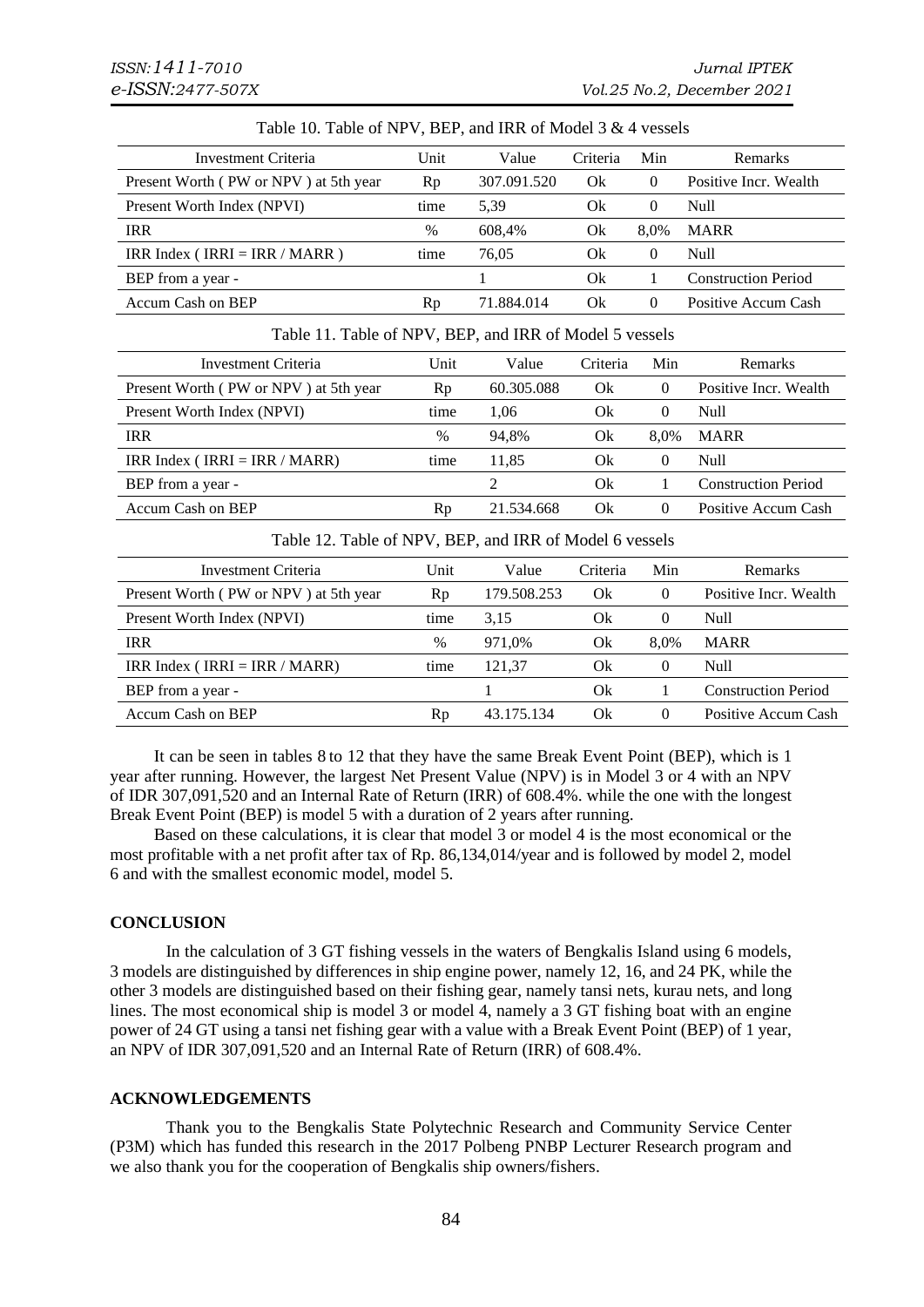### **REFRENCES**

- [1] Zarkasyi, I. "Pengaruh Keberadaan Tangkahan Terhadap Pengoprasian Pangkalan Pendaratan Ikan Bengkalis" Fakultas Perikanan dan Ilmu Kelautan. Institut Pertanian Bogor. 2006
- [2] M. Nasoha, "Data Prasarana Penangkapan Ikan Kabupaten Bengkalis Tahun 2014". Dinas Kelautan dan Perikanan: Pemerintah Kabupaten Bengkalis. 2014
- [3] Suliyanto."Teknik Proyeksi Bisnis". Yogyakarta : ANDI. 2008
- [4] Petatematikindo, " Peta Administrasi," 13 March 2013. [Online]. Available: https://petatematikindo.wordpress.com/2013/03/13/.
- [5] Samuel, Jowis Novi B.K. "Analisa Ekonomis Pembangunan Kapal Ikan Fiberglass Katamaran Untuk Nelayan Di Perairan Pantai Teluk Penyu Kabupaten Cilacap" Teknik Perkapalan Faktultas Teknik Universitas Diponegoro
- [6] De Garmo, E.P. 1999. "Ekonomi Teknik". Jilid 1. Jakarta, Indonesia : PT Prehallido.
- [7] Fyson, J. 1985. "Design Of Small Fishing Vessels". England: Fishing News Book.